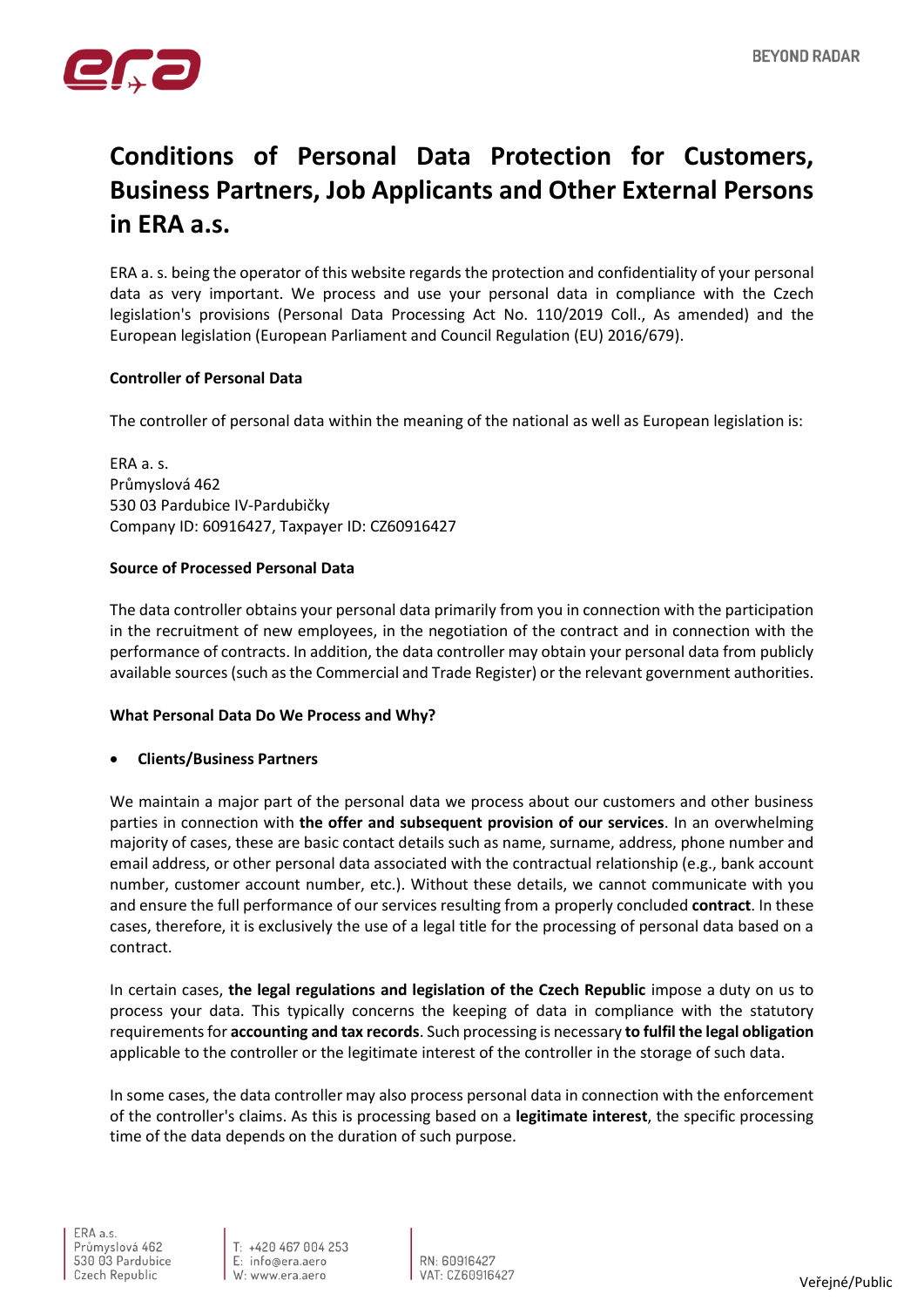

We take the liberty of sending **marketing communications** to our customers/partners with offers of our services, information about our products and events of our company either based on the conditions stipulated in Act No. 480/2004 Sb., to regulate some information society services, or based on their consent. If you do not wish to receive such communications or be a subject of the processing for other company marketing activities, please contact us at: [gdpr@era.aero.](mailto:gdpr@era.aero)

For company promotion, we may also process your photographs. Such processing will always be based on your **consent**. Therefore, if you do not wish to have any photo processing done, you will be able to reject such processing unequivocally and explicitly.

In case you are our potential customer and you have contacted us using the forms at our website or any other way, we process your personal data to deal with your request only. Electronic types of data (e.g., in the form of an IP address, etc.) can also be processed here.

All the above-mentioned personal data resulting from our mutual communication and interaction are controlled by the internal system of personal data protection in compliance with the legislation in force. Thus, we control the access to personal data, the technical measures for their security and the period of their existence to the maximum possible extent.

We process and keep the personal data of customers and third parties always **for the period necessary for ensuring all the rights and obligations** resulting from a contract, for the time strictly necessary for the exercise of legal claims and for the period for which we are obliged to keep data in compliance with generally binding legal regulations. In some cases, the legislation directly stipulates the obligation to conclude the contract and its content.

In the case of marketing activities, we process your personal data until the consent to the processing is withdrawn.

### • **Guest/Suppliers**

If you visit us, please consider that the premises of our company are monitored by camera systems for the protection of the company property and the health of personnel. You are always informed about the use of CCTV systems via information signs located on the affected objects. Thus, we act based on the legal grounds of **legitimate interest**. The camera recordings are kept for a period of 7 days and are not transferred to third parties except in the case of investigation of damage or bodily harm where we are obliged to transfer the recording to public authorities (e.g., law enforcement agencies).

For the same purpose and based on the same legal grounds we process contact details of our visitors such as name, surname, date of birth, ID card number or name of the company they work in, and registration numbers of their vehicles. We keep this data for one year.

A person visiting our Pardubice site or company branches for the first time is obliged to read basic safety rules and fire safety procedures for guests visiting ERA a.s. during the registration. The person confirms reading the document by his or her signature. Short-term (for negotiation purposes) rules are kept for one month from signing, long-term (more detailed for professional cooperation) rules are kept for one year.

After the given time limits, the personal data provided by you are always **legitimately destroyed**.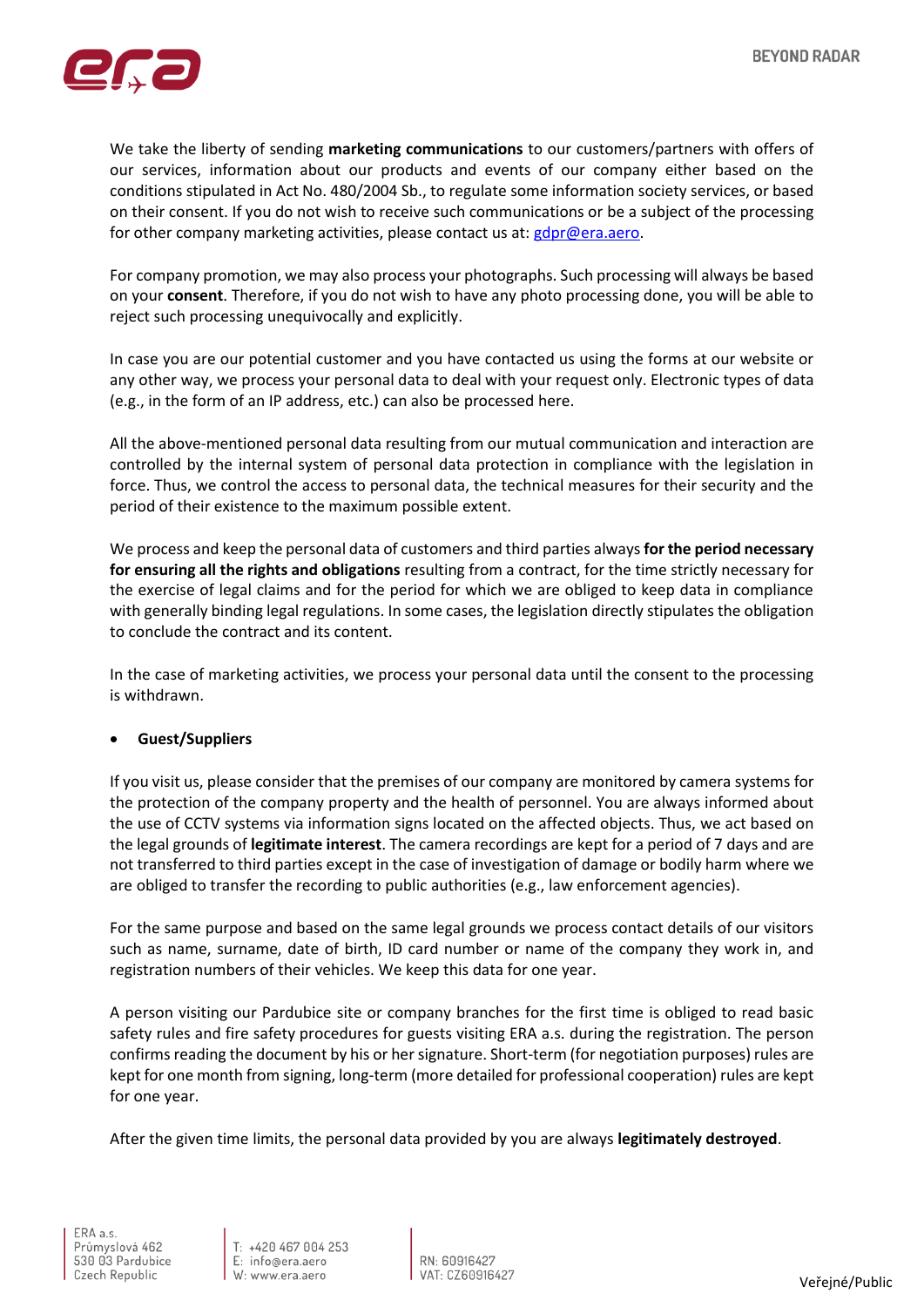

As part of conducting tenders for suppliers of services and activities, we process your personal data based on a legitimate interest, always for a reasonably set period according to the duration of our interest or according to the Public Procurement Act). In the case of a contractual or intermediary relationship, personal data are stored until the termination of the guarantees under the contract or **for the time strictly necessary for the exercise of legal claims**.

# • **Job Applicants**

If you are a job applicant, we keep your personal data only for the registration of job applicants based on the legal grounds of the **legitimate interest being the recruitment of new employees**. We only process that data directly provided by data subjects. These include particularly name, surname, phone number, email address, CV, or LinkedIn link. All personal data obtained from the job applicants are used for internal purposes only for a period of a maximum of **three years** from receipt. Detailed information on data processing can be found within a specific job position through the Datacruit platform.

### • **Employees**

ERA a.s. processes employees' personal data (including special categories data) solely **to maintain an employment, personnel, and payroll agenda**. Employees become familiar with the following document when commencing their employment: Information on Personal Data Processing - ERA a. s. which is available to all employees on an internal web interface of the company or from their manager. The data controller places significant emphasis on the processing and subsequent security of this data through an appropriate combination of organizational and technical measures.

Employees may also have their personal data processed during epidemics and related emergency measures. This concerns the use of the legal title of **fulfilling a legal obligation or necessity for the protection of vital interests and processing in the public interest**. The specific processing time depends on the duration of the extraordinary preventive (protective) measures and the time necessary for their evaluation.

### • **Former Employees**

Personal data protection applies to former employees too. It is not possible to delete the whole personal file after the termination of employment. As a data controller, the company is obliged to archive certain documents, for example, registration and payroll sheets or accounting documents, for a fixed period **to observe the archive periods**. However, after the proper expiration of the statutory shredding deadlines, this personal data is properly disposed of.

### **Processors and Recipients of Personal Data**

The data controller processes your personal data, by its employees, who need access to personal data to perform their job duties and who are obliged **to maintain the confidentiality** of all facts and data which they have learned in the course of their work.

Furthermore, the data processor's employees have access to your personal data only to the extent necessary for the performance of their activities for the controller. We enter into a **written agreement on the processing of personal data** with all such types of processors, which contains guarantees for the security of your personal data.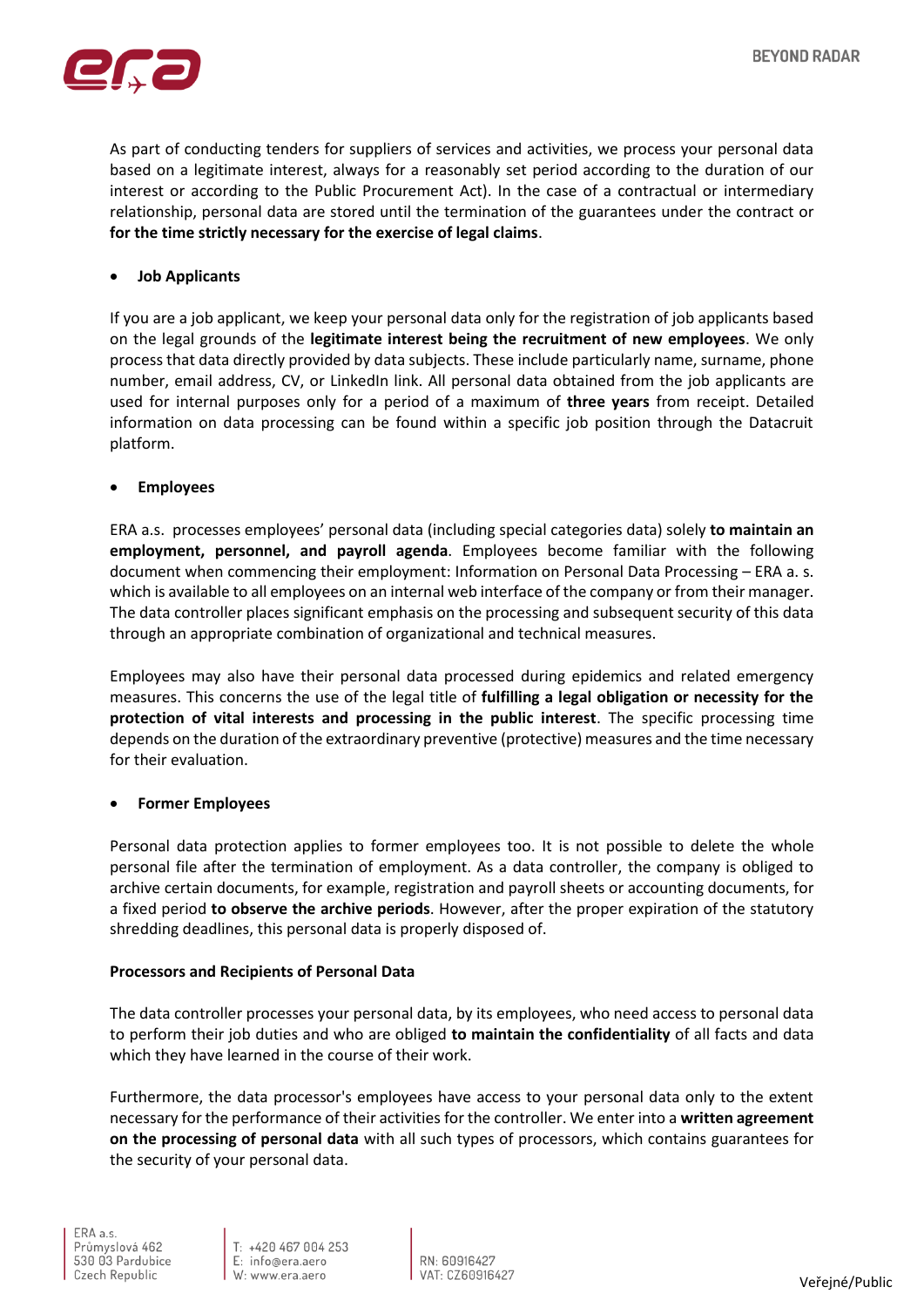

The categories of data processors include **IT service providers and software suppliers**, who also provide us with service support, administration, development, and maintenance of our systems. Furthermore, **providers of legal services and consulting**, or economic and tax **advisors and auditors**, including providers of educational services.

The data controller may, under certain circumstances, transfer your personal data to so-called recipients (other controllers, processors) as well as to third parties. Such third parties may include, for example, financial and tax authorities and relevant state administration bodies, in justified cases, e.g., judicial authorities, the Police of the Czech Republic, etc.

If the public authorities request this personal data in a special investigation, then it is a so-called **third party**.

### **Your Rights**

Your natural right is to obtain information about the data we process about you. You also have the right to have incorrect or out-of-date data rectified or blocked, you have the right to restrict processing and the right to object to processing. In certain cases, you have the right to erasure. Further, at your request, we are obliged to transmit your personal data to a controller/processor of personal data selected by you.

In case you believe we do not handle your data appropriately and in compliance with legal rules, you may lodge a complaint with the supervisory authority which is the Office for Personal Data Protection.

Furthermore, it always applies that it is not possible to conclude a contract without providing the personal data necessary for the performance of the contract and the fulfilment of legal obligations. The processing of personal data for legitimate interests can always **be objected to**. You also have the right to withdraw your consent at any time. The data controller points out that the revocation of the consent does not affect the lawfulness of the processing based on the consent given before its revocation.

### **Where can you execute your rights?**

- Electronically at: [gdpr@era.aero](mailto:gdpr@era.aero)
- In writing at: ERA a.s., Průmyslová 462, 530 03, Pardubice
- Statutory response time: 1-2 months

### • **Personal Data Transmission**

**All personal data** obtained from customers and other third parties **are used solely for the internal needs** of the company; we protect them against abuse, **and we do not provide them to third parties** without prior notice or direct consent.

An exception is for external companies providing support services to us and public authorities. We may or must provide these entities with your personal data to the minimum extent, for example:

- in the investigation of unlawful use of our services or for the needs of court proceedings the data may be transferred to the investigative, prosecuting and adjudicating bodies.
- the protection of the company property and health of persons in the company premises.